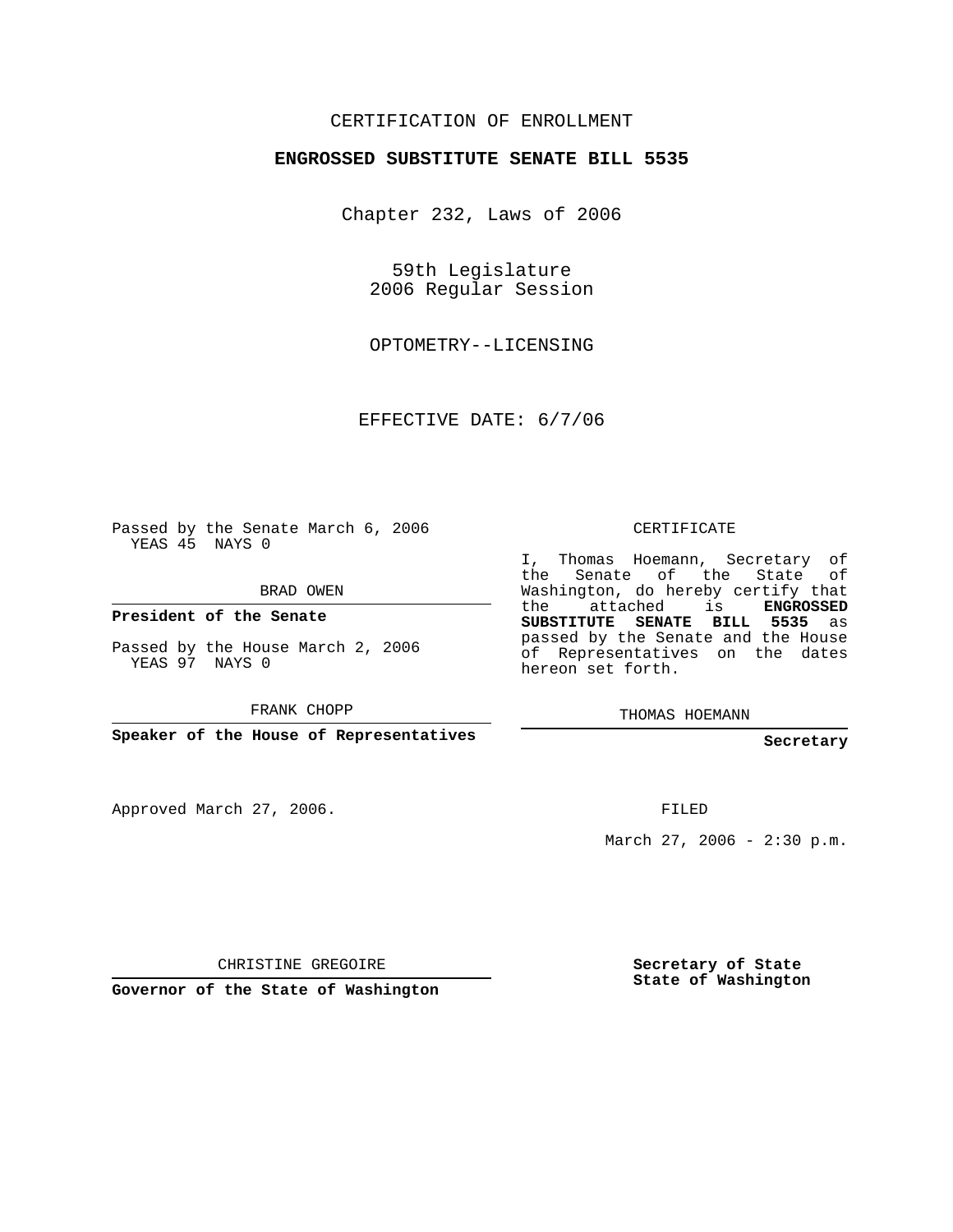## **ENGROSSED SUBSTITUTE SENATE BILL 5535** \_\_\_\_\_\_\_\_\_\_\_\_\_\_\_\_\_\_\_\_\_\_\_\_\_\_\_\_\_\_\_\_\_\_\_\_\_\_\_\_\_\_\_\_\_

\_\_\_\_\_\_\_\_\_\_\_\_\_\_\_\_\_\_\_\_\_\_\_\_\_\_\_\_\_\_\_\_\_\_\_\_\_\_\_\_\_\_\_\_\_

AS AMENDED BY THE HOUSE

Passed Legislature - 2006 Regular Session

## **State of Washington 59th Legislature 2006 Regular Session**

**By** Senate Committee on Health & Long-Term Care (originally sponsored by Senators Franklin, Brandland, Berkey, Spanel, Schoesler, Rockefeller, Delvin, Kohl-Welles, Oke and Shin)

READ FIRST TIME 03/02/05.

 1 AN ACT Relating to optometry; amending RCW 18.53.010; and adding a 2 new section to chapter 18.53 RCW.

3 BE IT ENACTED BY THE LEGISLATURE OF THE STATE OF WASHINGTON:

 4 **Sec. 1.** RCW 18.53.010 and 2003 c 142 s 1 are each amended to read 5 as follows:

 (1) The practice of optometry is defined as the examination of the human eye, the examination and ascertaining any defects of the human vision system and the analysis of the process of vision. The practice of optometry may include, but not necessarily be limited to, the following:

 (a) The employment of any objective or subjective means or method, including the use of drugs, for diagnostic and therapeutic purposes by those licensed under this chapter and who meet the requirements of subsections (2) and (3) of this section, and the use of any diagnostic instruments or devices for the examination or analysis of the human vision system, the measurement of the powers or range of human vision, or the determination of the refractive powers of the human eye or its 18 functions in general; and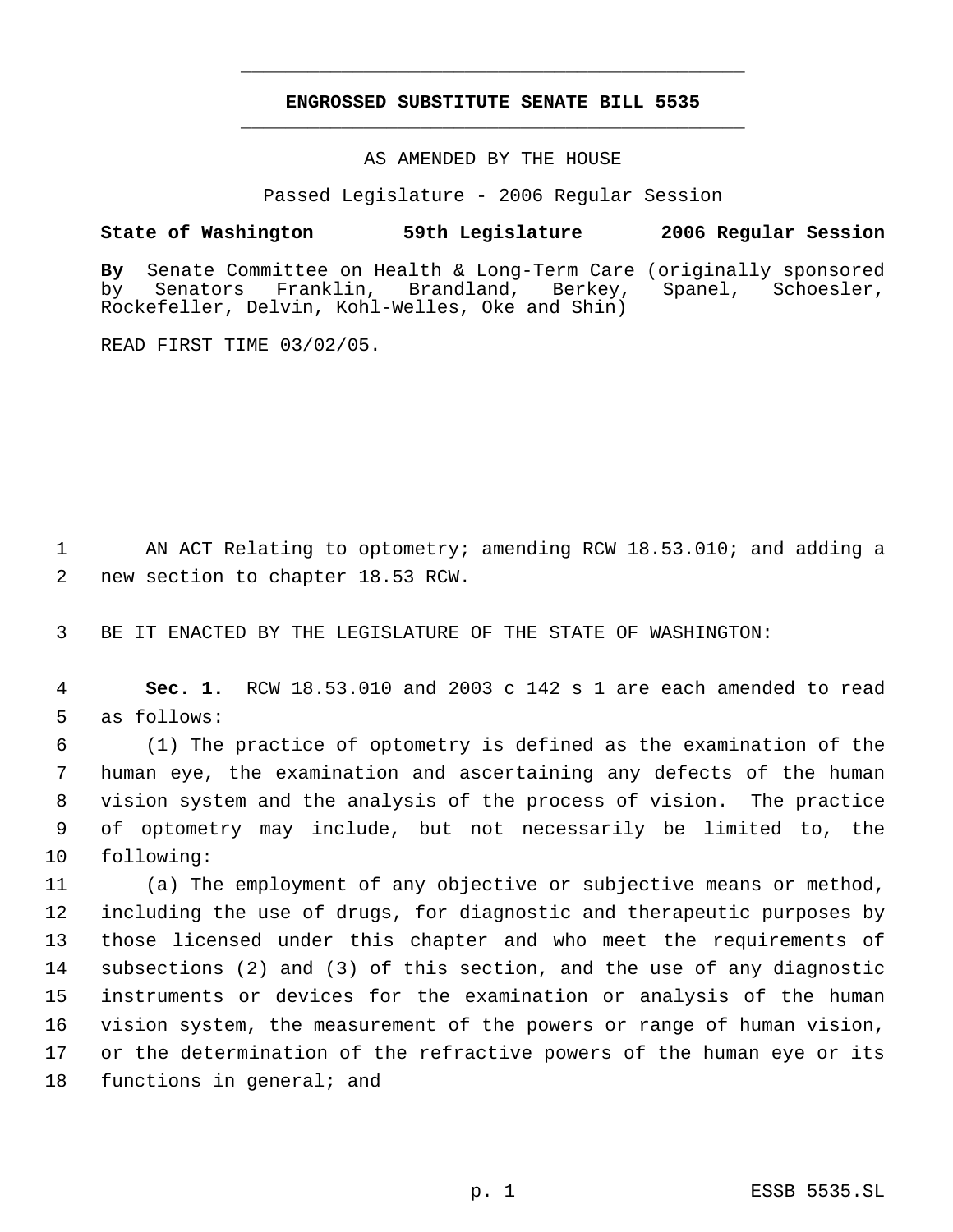(b) The prescription and fitting of lenses, prisms, therapeutic or refractive contact lenses and the adaption or adjustment of frames and lenses used in connection therewith; and

 (c) The prescription and provision of visual therapy, therapeutic 5 aids, and other optical devices; and

 (d) The ascertainment of the perceptive, neural, muscular, or pathological condition of the visual system; and

(e) The adaptation of prosthetic eyes.

 (2)(a) Those persons using topical drugs for diagnostic purposes in the practice of optometry shall have a minimum of sixty hours of didactic and clinical instruction in general and ocular pharmacology as applied to optometry, as established by the board, and certification from an institution of higher learning, accredited by those agencies recognized by the United States office of education or the council on postsecondary accreditation to qualify for certification by the optometry board of Washington to use drugs for diagnostic purposes.

 (b) Those persons using or prescribing topical drugs for therapeutic purposes in the practice of optometry must be certified under (a) of this subsection, and must have an additional minimum of seventy-five hours of didactic and clinical instruction as established by the board, and certification from an institution of higher learning, accredited by those agencies recognized by the United States office of education or the council on postsecondary accreditation to qualify for certification by the optometry board of Washington to use drugs for therapeutic purposes.

 (c) Those persons using or prescribing drugs administered orally for diagnostic or therapeutic purposes in the practice of optometry shall be certified under (b) of this subsection, and shall have an additional minimum of sixteen hours of didactic and eight hours of supervised clinical instruction as established by the board, and certification from an institution of higher learning, accredited by those agencies recognized by the United States office of education or the council on postsecondary accreditation to qualify for certification by the optometry board of Washington to administer, dispense, or prescribe oral drugs for diagnostic or therapeutic purposes.

 (d) Those persons administering epinephrine by injection for treatment of anaphylactic shock in the practice of optometry must be certified under (b) of this subsection and must have an additional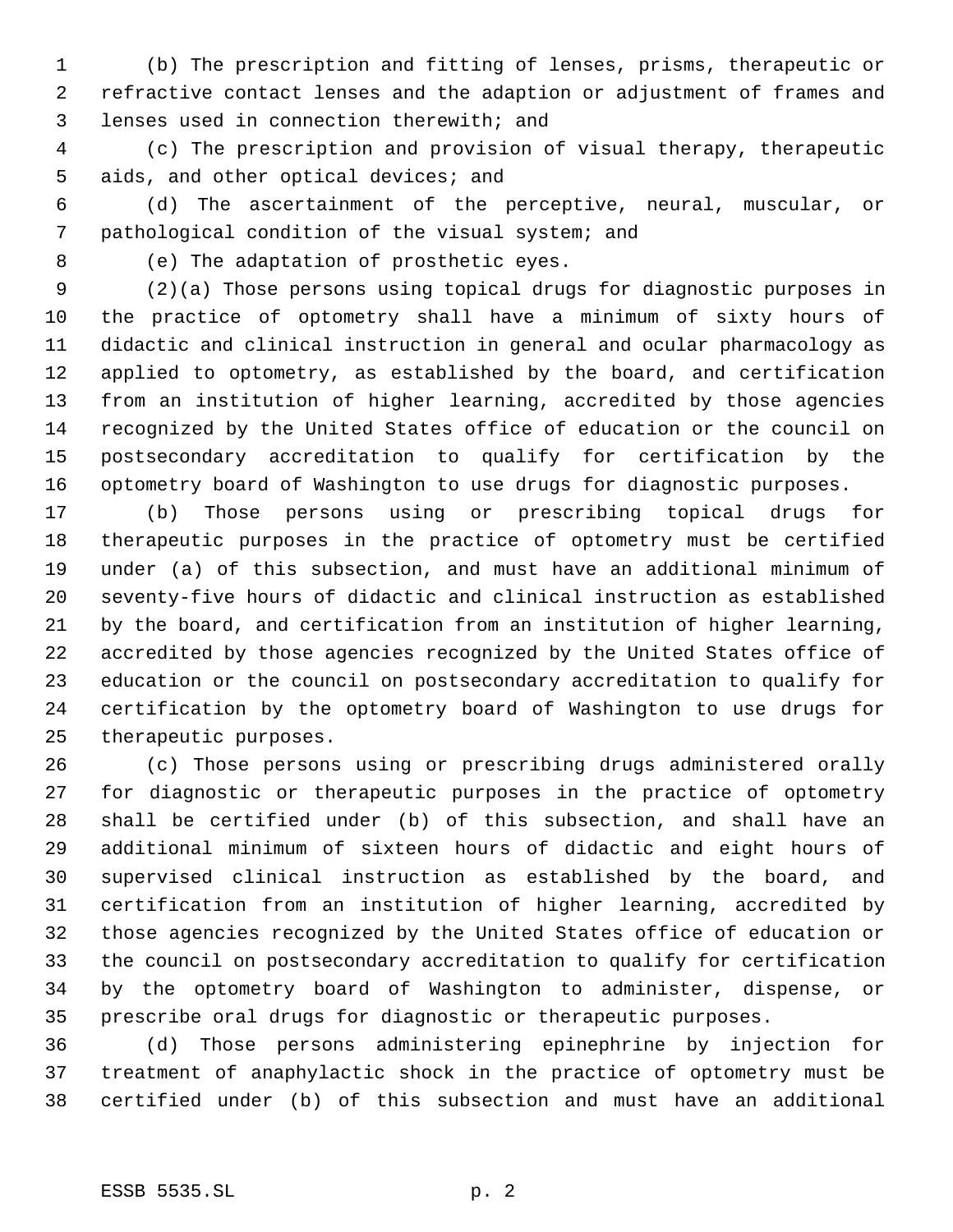minimum of four hours of didactic and supervised clinical instruction, as established by the board, and certification from an institution of higher learning, accredited by those agencies recognized by the United States office of education or the council on postsecondary accreditation to qualify for certification by the optometry board to administer epinephrine by injection.

 (e) Such course or courses shall be the fiscal responsibility of the participating and attending optometrist.

 (f)(i) All persons receiving their initial license under this chapter on or after January 1, 2007, must be certified under (a), (b), (c), and (d) of this subsection.

12 (ii) All persons licensed under this chapter on or after January 1, 2009, must be certified under (a) and (b) of this subsection.

 (iii) All persons licensed under this chapter on or after January 15 1, 2011, must be certified under  $(a)$ ,  $(b)$ ,  $(c)$ , and  $(d)$  of this subsection.

 (3) The board shall establish a list of topical drugs for diagnostic and treatment purposes limited to the practice of optometry, and no person licensed pursuant to this chapter shall prescribe, dispense, purchase, possess, or administer drugs except as authorized and to the extent permitted by the board.

 (4) The board must establish a list of oral Schedule III through V controlled substances and any oral legend drugs, with the approval of and after consultation with the board of pharmacy. No person licensed under this chapter may use, prescribe, dispense, purchase, possess, or administer these drugs except as authorized and to the extent permitted by the board. No optometrist may use, prescribe, dispense, or administer oral corticosteroids.

 (a) The board, with the approval of and in consultation with the board of pharmacy, must establish, by rule, specific guidelines for the prescription and administration of drugs by optometrists, so that licensed optometrists and persons filling their prescriptions have a clear understanding of which drugs and which dosages or forms are included in the authority granted by this section.

(b) An optometrist may not:

 (i) Prescribe, dispense, or administer a controlled substance for more than seven days in treating a particular patient for a single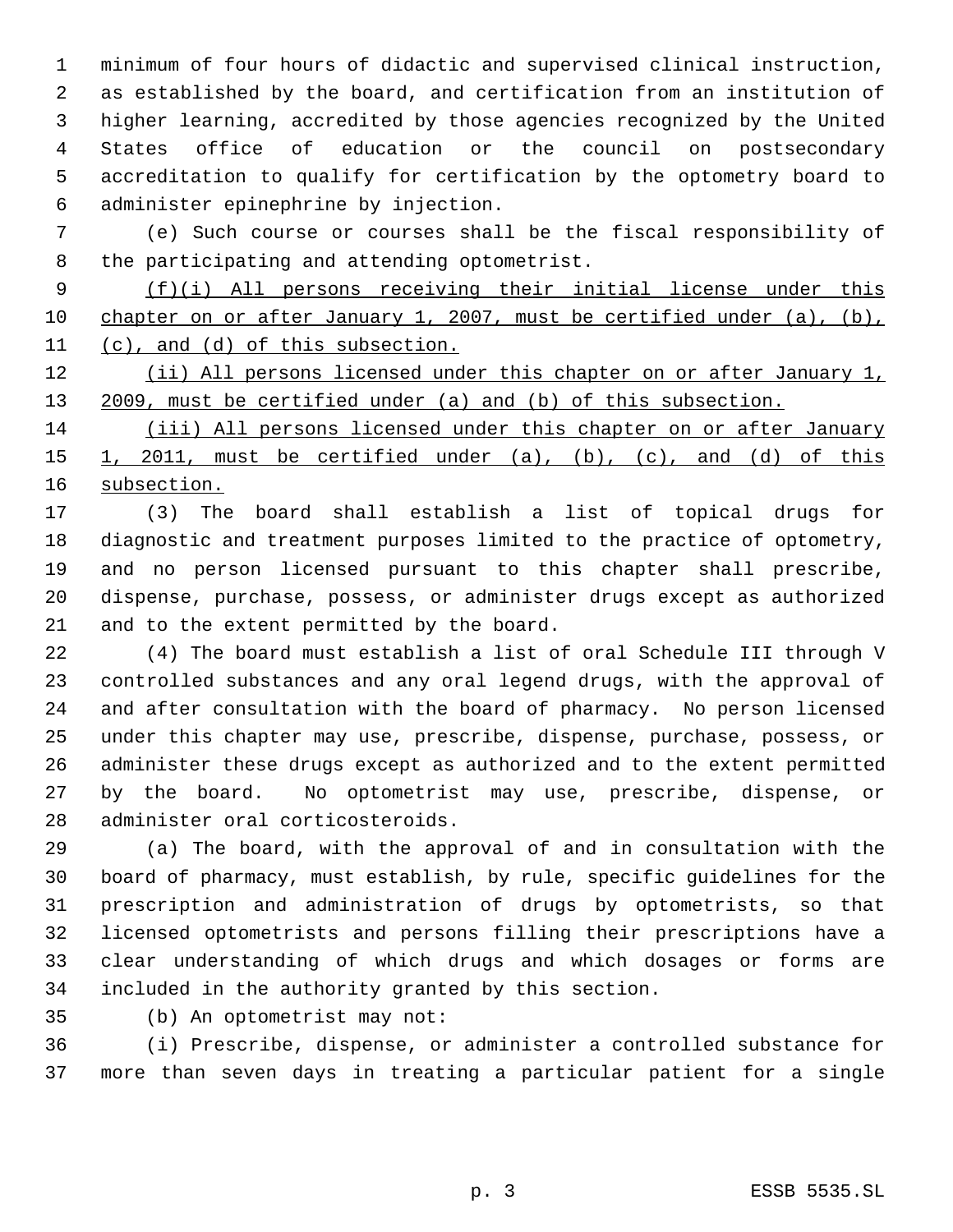trauma, episode, or condition or for pain associated with or related to the trauma, episode, or condition; or

 (ii) Prescribe an oral drug within ninety days following ophthalmic surgery unless the optometrist consults with the treating ophthalmologist.

 (c) If treatment exceeding the limitation in (b)(i) of this subsection is indicated, the patient must be referred to a physician licensed under chapter 18.71 RCW.

 (d) The prescription or administration of drugs as authorized in this section is specifically limited to those drugs appropriate to treatment of diseases or conditions of the human eye and the adnexa that are within the scope of practice of optometry. The prescription or administration of drugs for any other purpose is not authorized by this section.

 (5) The board shall develop a means of identification and verification of optometrists certified to use therapeutic drugs for the purpose of issuing prescriptions as authorized by this section.

 (6) Nothing in this chapter may be construed to authorize the use, prescription, dispensing, purchase, possession, or administration of any Schedule I or II controlled substance. The provisions of this subsection must be strictly construed.

 (7) With the exception of the administration of epinephrine by injection for the treatment of anaphylactic shock, no injections or infusions may be administered by an optometrist.

 (8) Nothing in this chapter may be construed to authorize optometrists to perform ophthalmic surgery. Ophthalmic surgery is defined as any invasive procedure in which human tissue is cut, ablated, or otherwise penetrated by incision, injection, laser, 29 ultrasound, or other means, in order to: Treat human eye diseases; alter or correct refractive error; or alter or enhance cosmetic appearance. Nothing in this chapter limits an optometrist's ability to use diagnostic instruments utilizing laser or ultrasound technology. Ophthalmic surgery, as defined in this subsection, does not include removal of superficial ocular foreign bodies, epilation of misaligned eyelashes, placement of punctal or lacrimal plugs, diagnostic dilation and irrigation of the lacrimal system, orthokeratology, prescription and fitting of contact lenses with the purpose of altering refractive